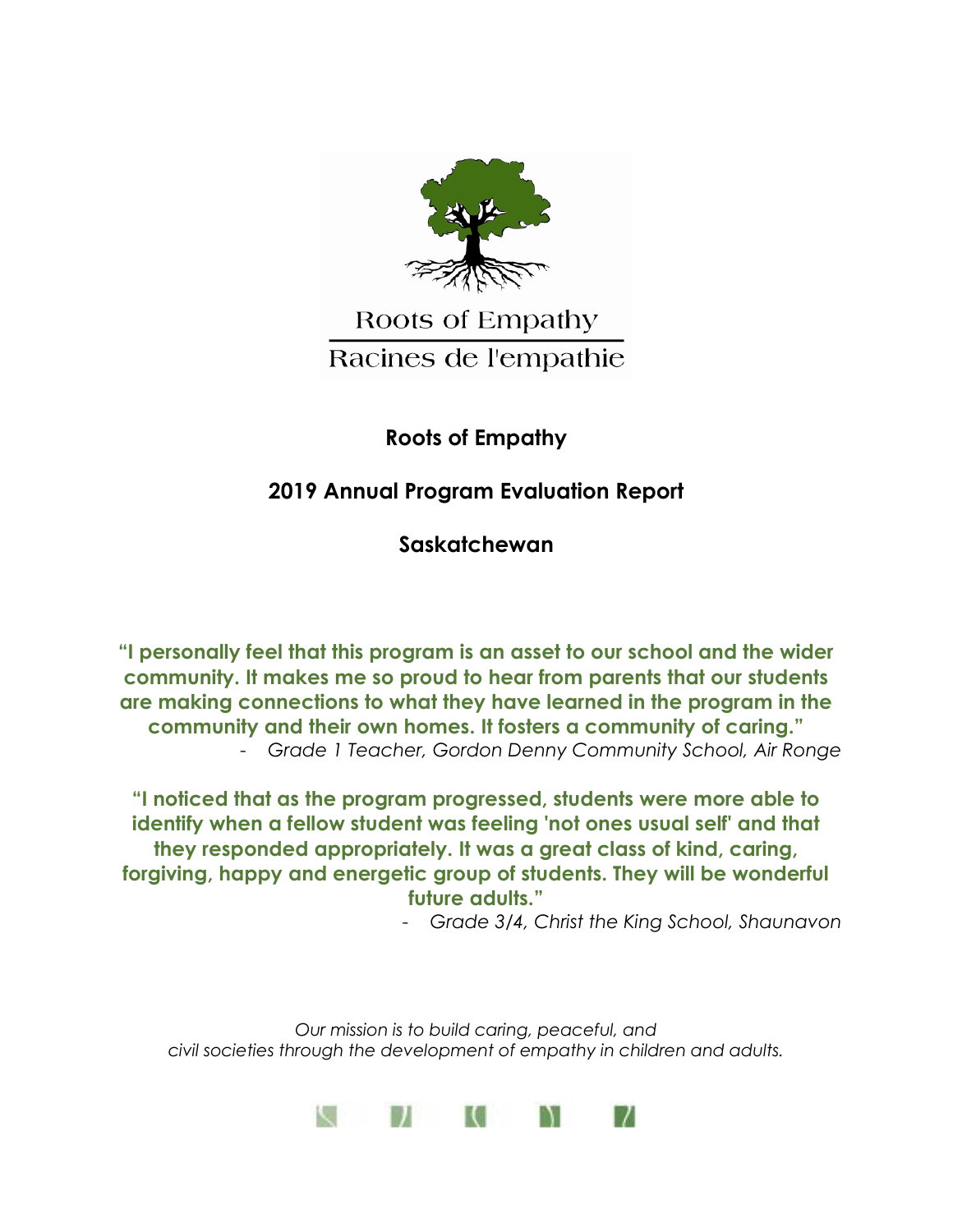### **When asked, "What can Roots of Empathy teach the world?" students reported:**

"To help everyone, treat people better."

- Grade 4, Saskatoon

"To help people, not bully them."

- Grade 4, Saskatoon

"Roots of empathy can teach the world what to do if you get [have] a baby, and how to understand a different person's feelings"

- Grade 3/4, Shaunavon

"How to help and be kinder to people, and understand their feelings."

- Grade 3/4, Shaunavon

### **When asked about the impact of the program, teachers offered comments such as**

"Most aggressive behaviours ceased by the end of the year. Some students became very empathetic to others and would not need me to intervene at all."

- Grade 1, Air Ronge

"I think Roots is really important for fostering the core beliefs of the program of love, feelings are ok to express, empathy and thinking about others instead of yourself. These are all pretty critical at this age."

- Grade 1, Air Ronge

"I've noticed a change in my students' behaviour and their ability to express what they are feeling or need at a particular time. This is different from earlier in the year. The students are more patient with eachother and in tune to their feelings. They have grown and matured along with our Roots of Empathy baby."

- Grade 1, Air Ronge

"There have been so many opportunities within the program for the children to make personal connections, both to their own experiences and what they have observed in our baby. This has a huge impact on their learning. I have witnessed numerous times this year how the kids are able to connect to these topics in other areas of learning, and apply them to their own day to day experiences."

- Grade 1, Air Ronge

#### **When asked about the impact of the program, Roots of Empathy Instructors offered comments such as:**

"They became more considerate in reacting to issues, took seriously the issue of family relationship, love, caring and bonding. They were thrilled and impressed with the understanding level of mom despite the fact that the Baby cannot communicate verbally. Taught them a lesson of respect for parents, teachers and people generally. They planned to always defend those that may be oppressed / bullied."

- Grade 4, Saskatoon